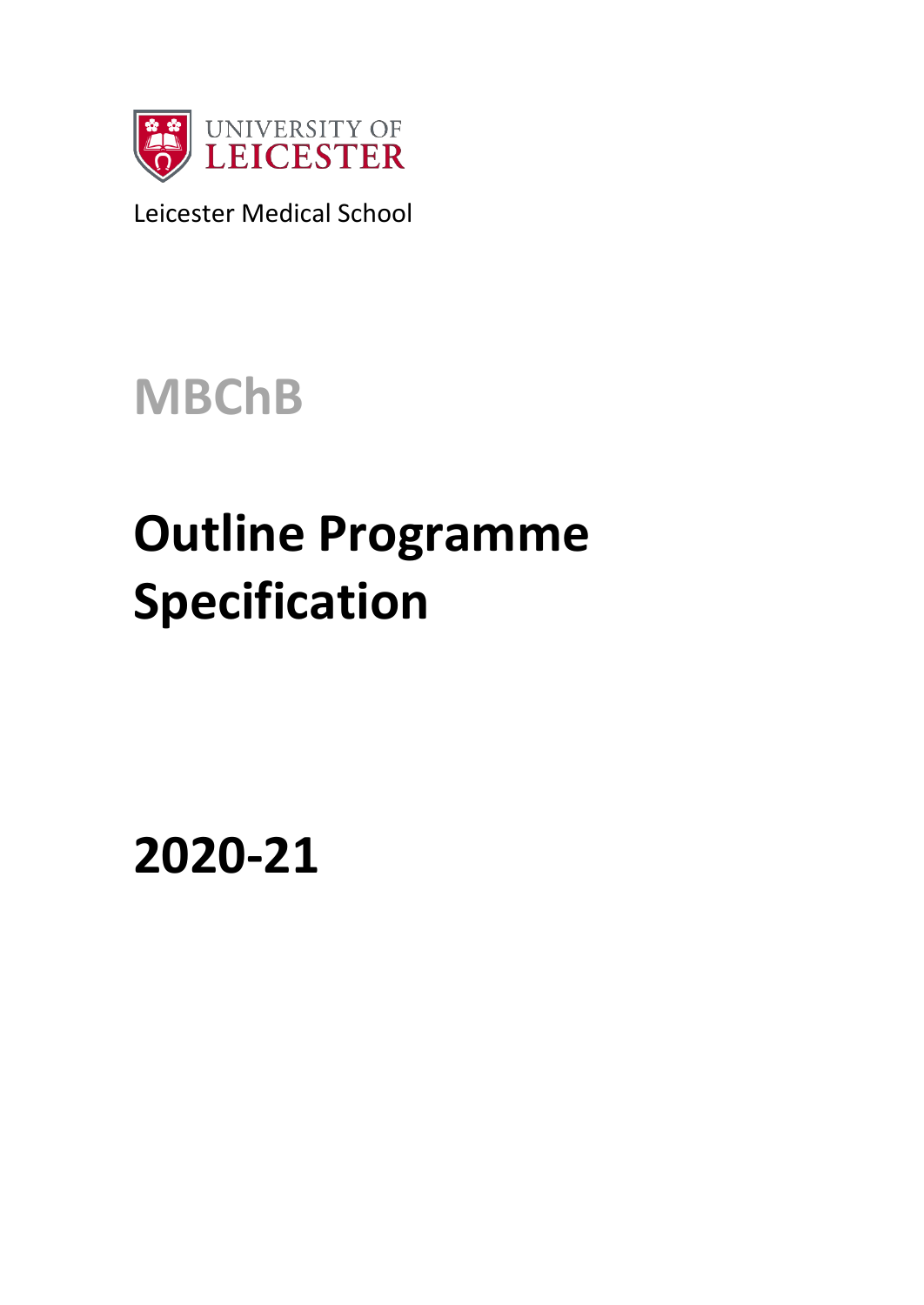# **Programme Specification MBChB**

This document compiles in summary form, the aims, objectives and expectations of learner achievements and professional identity development of the MBChB programme at Leicester. Details of curriculum specification are also signposted.

The key determinants of specification for the MBChB are:

- General Medical Council Outcomes forGraduates
- MBChB Curriculum Guides
- MBChB Code of Practice (CoP) for Assessment
- MBChB Progression Regulations

The high-level aim of the programme is to ensure that graduates are:

- Prepared for work as a Foundation Year 1Doctor
- Adequately prepared to work as generalists, to match the likely trend for increasing service requirements for doctors with a broad training

This will be achieved by:

- Increasing the apprenticeship training model of delivery
- Increasing exposure to high quality General Practice education andtraining

The outcomes for graduates of UK undergraduate medical programmes of training are defined by the General Medical Council and are presented as [Outcomes for Graduates.](https://www.gmc-uk.org/education/standards-guidance-and-curricula/standards-and-outcomes/outcomes-for-graduates)

The MBChB is a five-year programme, and an overview of the MBChB is presented in interactive form here: [MBChB Overview.](https://blackboard.le.ac.uk/bbcswebdav/courses/MEX009/curriculum/curriculum/)



**Curriculum Updates** and other news from Prof. Holland

Details of the curriculum units in Phase 1 (years 1 and 2) are presented in the Phase 1 Curriculum [Guide. T](https://blackboard.le.ac.uk/bbcswebdav/xid-3705102_2)his document outlines the sequence of curriculum unit delivery, detailed unit intended learning outcomes as well as the academic leads responsible for each unit. Details of the Phase 2 curriculum blocks are presented in the Phase 2 Curriculum Guide: Phase 2 Curriculum Guide.

You will find the Curriculum Guides for your year of entry on Blackboard by clicking on the Curriculum Updates icon on your homepage.

Briefly, Phase 1: years 1 and 2, primarily medical school based, focussed on delivery of teaching designed to meet the Doctor as Scholar and Scientist Outcomes, plus early clinical teaching as appropriate to the level of training, including early patient contact.

Phase 2 clinical learning evolves through apprenticeships as follows:

- Year 3 11-week placements in hospital medicine, hospital surgery and primary care
- Year 4 6 week- Speciality blocks including child health, mental health, cancer care, integrated care, reproductive health, and special senses, neurology and dermatology.
- Year 5 Foundation assistantships in hospital and community placements to finesse skills before working as a doctor
- Student selected components in Year 3 to support career aspirations, professional and academic development
- Elective/Student selected component opportunities in Year 5 for doing something different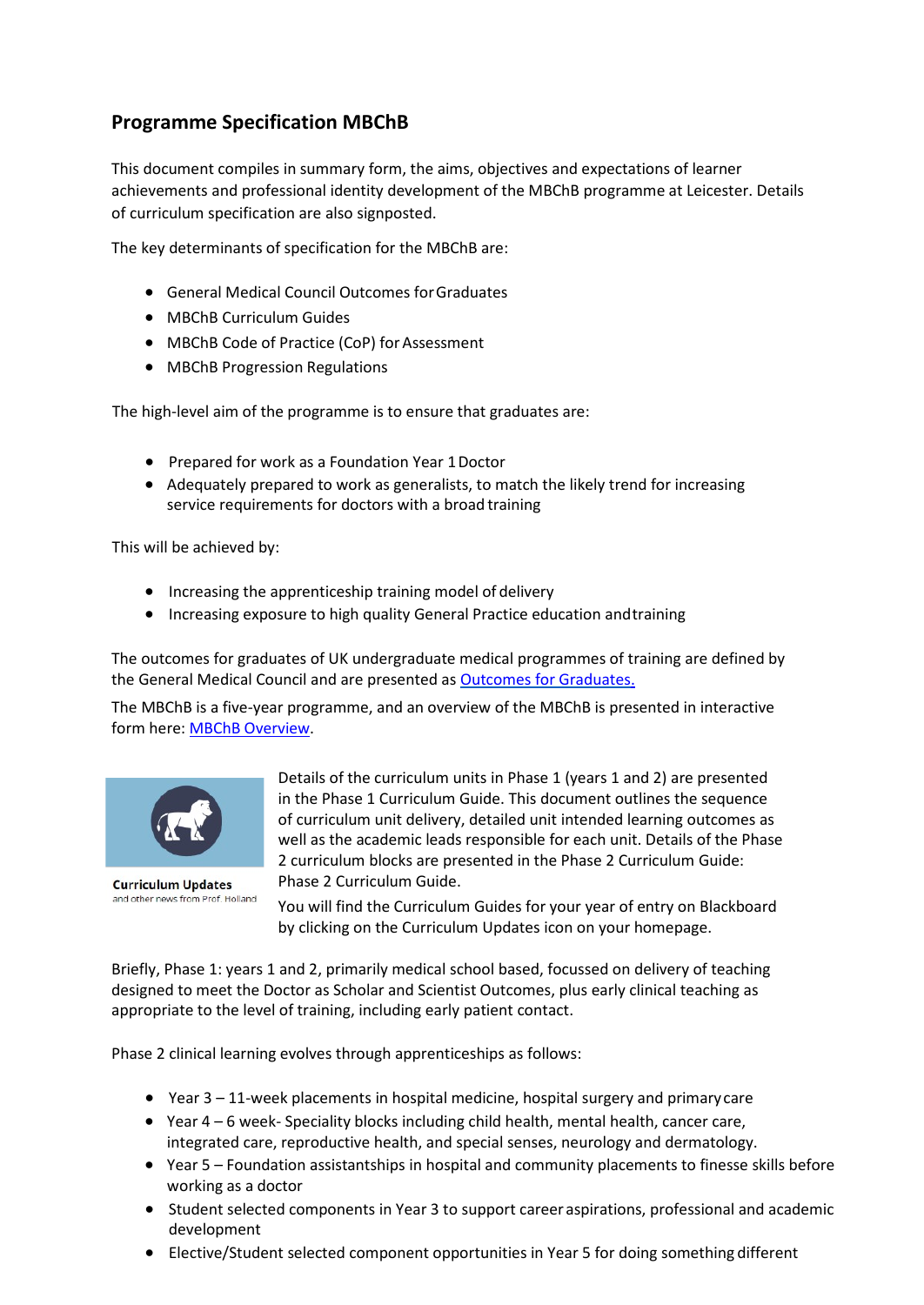The course diagram on the following page summarises the sequence of curriculum unit and clinical blocks. It also depicts key thematic topics that underpin the programme and represents the progressive development of student professional identity towards that of a Foundation Year 1 doctor.

The experience gained on clinical blocks is supported by teaching through the course on a number of longitudinal themes, to support the development of professional knowledge, skills, values and behaviour.

The pedagogical approach will involve a strong emphasis on active learning as promoted by delivery through minimal didactic, large-group teaching and much of student contact time spent working together in groups facilitated by expert tutors. The approach is designed to better support appropriate learning to reward development of those skills essential for life-long learning as future doctors, i.e. problem solving and reasoning skills.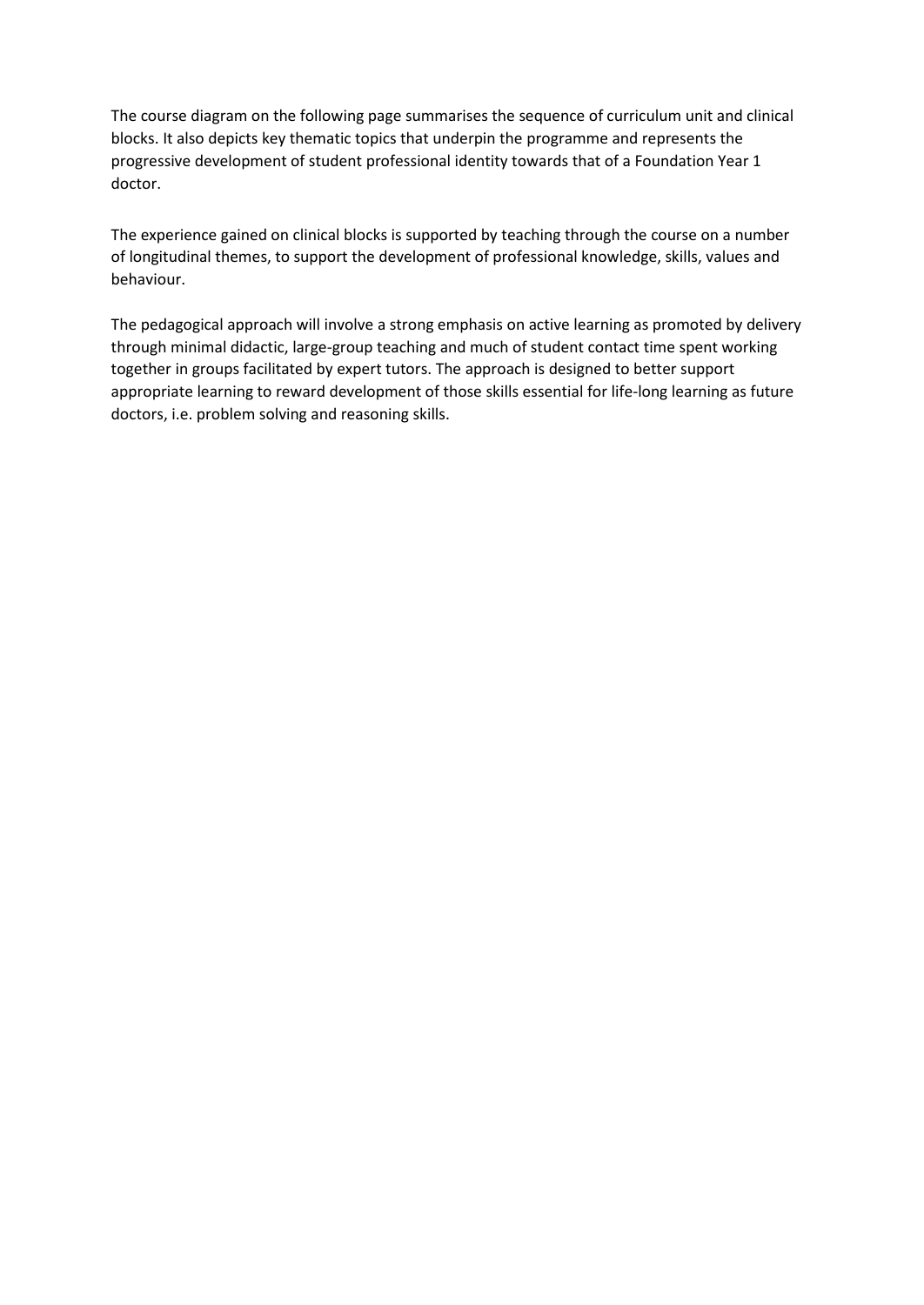# **MBChB Programme Overview**

| Year                    | Induction                                            | Early Clinical<br>Experience | Molecular &<br><b>Cellular Sciences</b>                                                        |  | Applied<br><b>Sciences</b> | Systems of<br>the body                     |                         |                | S, B<br>&<br>Pop |
|-------------------------|------------------------------------------------------|------------------------------|------------------------------------------------------------------------------------------------|--|----------------------------|--------------------------------------------|-------------------------|----------------|------------------|
| <b>Semesters</b><br>1&2 |                                                      |                              | Compassionate, Holistic, Diagnostic Detective Course<br>including Health Enhancement Programme |  |                            |                                            |                         |                |                  |
| Year<br>2               |                                                      | Systems of the body          | Applied<br><b>Sciences</b>                                                                     |  |                            | S, B<br>Integration<br>$\mathbf{8}$<br>Pop |                         |                |                  |
| <b>Semesters</b><br>3&4 | Compassionate, Holistic, Diagnostic Detective Course |                              |                                                                                                |  |                            |                                            |                         |                |                  |
| Year<br>3               | Medicine                                             |                              | Surgery                                                                                        |  | <b>Primary Care</b>        |                                            | <b>SSC</b>              |                |                  |
|                         | <b>Clinical Apprenticeships</b>                      |                              |                                                                                                |  |                            |                                            |                         |                |                  |
| Year<br>4               | Special Senses<br>Neurology<br>Dermatology           | Child Health                 | Reproductive<br><b>Health</b>                                                                  |  | Integrated<br>Care         |                                            | <b>Mental</b><br>Health | Cancer<br>Care |                  |
|                         |                                                      | <b>Speciality Placements</b> |                                                                                                |  |                            |                                            |                         |                |                  |
| Year<br>5               | Emergency<br>Medicine                                | Medical<br>Assistantship     | Surgical<br>Assistantship                                                                      |  | Primary<br>Care            | Elective/SSC                               |                         |                |                  |
|                         |                                                      |                              | <b>Foundation Assistantships</b>                                                               |  |                            |                                            |                         |                |                  |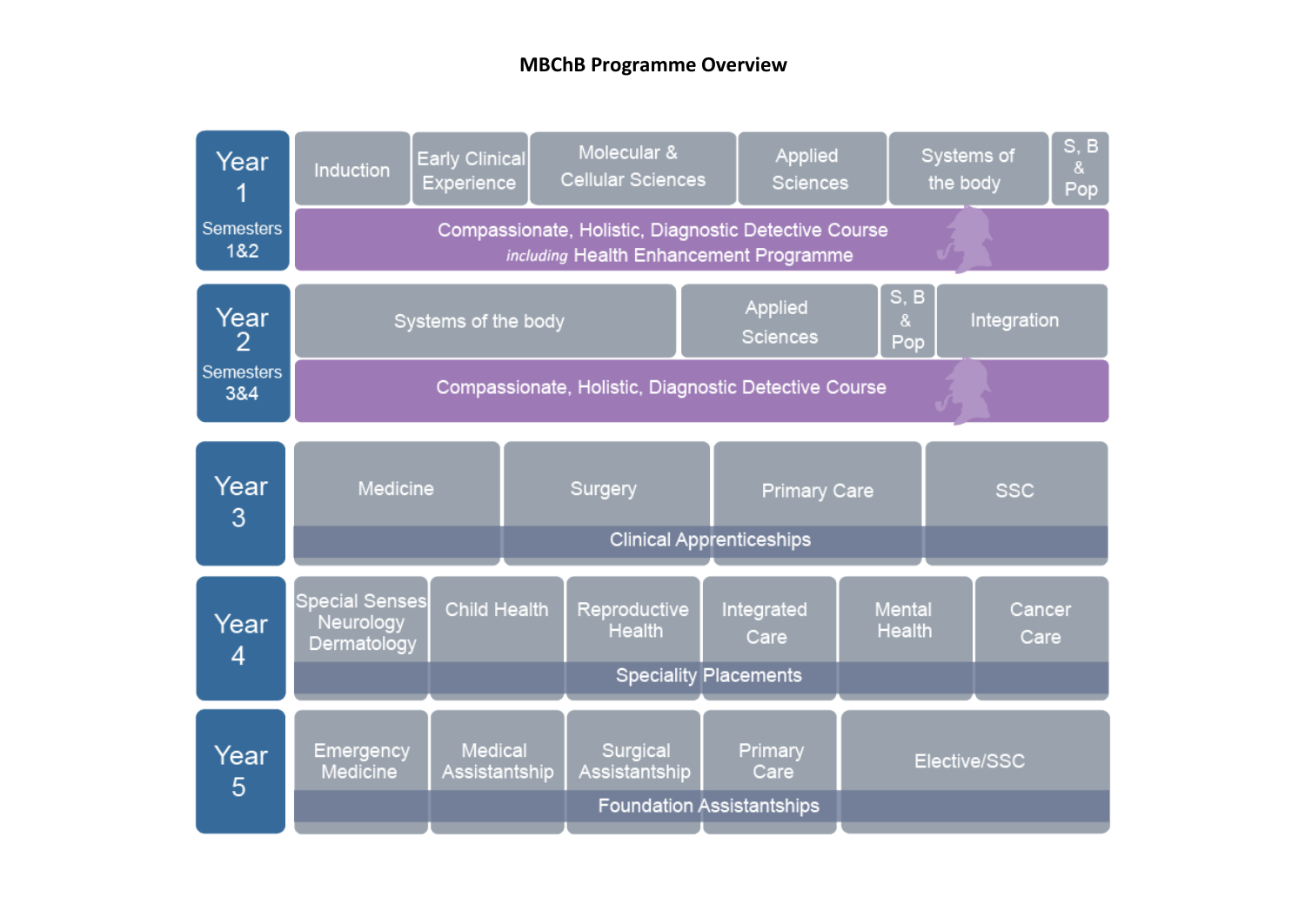# **Assessment Pattern for the MBChB Programme**



**Assessment** Regularly updated information from the assessment team

A comprehensive description of assessment practices including standard setting methodologies is presented in the CoP for Assessment. You will find the CoP for Assessment on Blackboard by clicking on the Assessment icon on your course homepage.

An overview of the programme of assessment defining progression through the programme is as follows:

#### Year 1

Written assessments at the end of each semester (ESA) which are combined to give an overall assessment of performance across the year. This includes an integrated understanding assessment.

Formative Objective Structured Clinical Examination (practical) to evaluate attainment in outcomes for Compassionate Holistic Diagnostic Detective Course (introduction to clinical medicine unit).

#### Year 2

Written assessments at the end of each semester (ESA) which are combined to give an overall assessment of performance across the year.

Clinical and Practical Assessments

Objective Structured Clinical Examination (practical) to assess attainment in outcomes for Compassionate Holistic Diagnostic Detective Course (introduction to clinical medicine unit).

Examiner-led Integrated Practical Understanding Assessment designed to test a student's ability to interact with an examiner as well as to demonstrate an integrated understanding of the topics taught during Phase 1 of the course.

Year 3

Written assessment of intermediate attainment in general medicine, surgery and community medicine (Phase 2).

Objective Structured Clinical Examination to measure attainment in skills in clinical medicine commensurate with the stage of training.

Year 4

Written assessment of attainment in clinical specialty rotations.

Objective Structured Clinical Examination to measure attainment in skills in clinical medicine commensurate with the stage of training.

#### Year 5

Written assessment of attainment in clinical medicine.

Objective Structured Clinical Examination to measure attainment in skills in clinical medicine commensurate with the stage of training and readiness to practice as a Foundation doctor.

Structured Review of Competence Progression for assessment of attainment of the requirements of the Foundation Assistantships.

Written assessments in each year of the programme will be comprised of items in Short Answer Question (SAQ) and Single Best Answer (SBA) formats